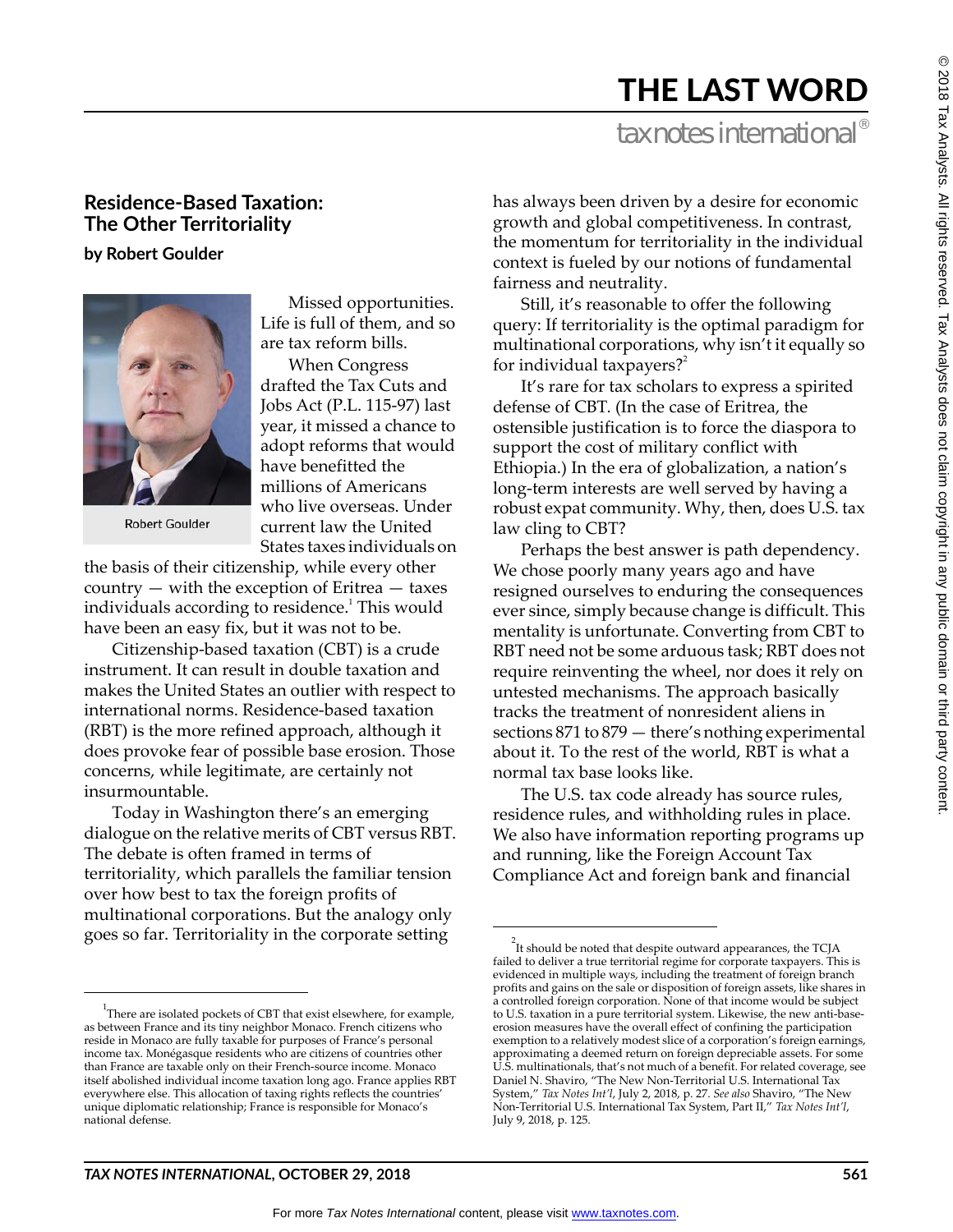accounts reports regimes. Our congressional taxwriting committees are well equipped to draft antiabuse rules, which would be necessary under RBT.

Frankly, the TCJA was more than just a missed opportunity from the standpoint of U.S. expats. If anything, the statute operates against their interests. As others have noted, the new participation exemption (section 245A) allows a 100 percent dividends received deduction for corporate taxpayers that hold shares in CFCs while denying the same treatment to individual U.S. taxpayers who own shares in  $CFCs - a$ common scenario for Americans living overseas. The TCJA also saddles individuals with tax liability under the mandatory repatriation provision (section 965), causing an imbalance that clashes with the matching principle. Individual taxpayers get stuck with the pain but miss out on the sweetener.

The effect is accentuated by the TCJA's repeal of the downward attribution rule (section 958(b)), which causes individuals who were not previously shareholders in CFCs to attain that status. Finally, the special treatment afforded to passthrough entities (section 199A) fails to benefit U.S. taxpayers living overseas who earn foreign income through such business structures.<sup>3</sup> These are bizarre outcomes for a tax reform package that outwardly professed adherence to territorial principles.

Will tax reform 2.0 be any different? Probably not.

That legislative package comprises three separate bills that have already passed the House of Representatives and are awaiting a response from the Senate. The package lacks bipartisan support and will presumably be enacted sometime in  $2019$  — under reconciliation — if the GOP retains control of Congress following the midterm elections.<sup>4</sup> Should the Democrats take

either the House or the Senate, tax reform 2.0 will never happen, period. Meanwhile, there's no obvious plan for how Congress would pay for another round of generous tax cuts, and recent news about the post-TCJA growth of the deficit is discomforting.

At times like this it's useful to reflect on the true purpose of tax reform, which is not to dispense tax cuts per se, but to replace suboptimal policies with better and fairer ones — and to do so in a fiscally responsible manner. This article attempts to advance the public debate by examining the pros and cons of replacing CBT with RBT.

#### **How It Works**

There have been several plans for RBT in the United States over the years. The best place to start is the plain-vanilla approach circulated last year by the advocacy group American Citizens Abroad  $(ACA)$ .<sup>7</sup> One of the architects of the ACA outline is Charles M. Bruce, of counsel with Bonnard Lawson in Lausanne, Switzerland, and legal counsel to ACA. The outline envisions the transition to RBT being revenue neutral. One recent analysis  $-$  not by  $ACA - puts$  the cost at \$400 million, or roughly 0.01 percent of the federal government's annual revenue.<sup>8</sup> A stated purpose of the outline is to establish a suitable baseline that facilitates revenue estimation. Bruce adds that the objectives for the plain-vanilla approach were to "make sure that it is revenue neutral, which it can be; make sure it is tight against abuse, which it can be; and in the process make no one worse off than they are now."

The most salient feature of the outline is that U.S. citizens and resident aliens (including green card holders) would have the opportunity to be

<sup>3</sup> For further coverage, see the congressional testimony of American Citizens Abroad to the Senate Finance Committee hearing on early impressions of the TCJA, Apr. 24, 2018.

<sup>&</sup>lt;sup>4</sup>The package we refer to as "tax reform 2.0" consists of three distinct bills: The Family Savings Act of 2018 (H.R. 6757), the Protecting Family and Small Business Tax Cuts Act of 2018 (H.R. 6760), and the American Innovation Act of 2018 (H.R. 6756). The House of Representatives approved the three bills on September 28, 2018. For prior analysis, see Marie Sapirie, "A Guide to Round 2 of the TCJA," *Tax Notes*, Oct. 1, 2018, p. 13.

<sup>5</sup> *See* Jim Tankersley, "Budget Deficit Jumps Nearly 17% in 2018," *The New York Times*, Oct. 15, 2018.

<sup>6</sup> For prior coverage, see Jacqueline Bugnion, "Residence-Based Taxation: Is Revenue Neutrality Possible?" *Tax Notes*, Aug. 28, 2017, p. 1131. *See also* Bugnion, "The Implications of an Exit Tax in the RBT Framework," *Tax Notes*, July 30, 2018, p. 659.

<sup>7</sup> *See* "Residency-Based Taxation: A 'Baseline' Approach to Replacing Citizenship-Based Taxation," American Citizens Abroad (Sept. 27, 2017). ACA explains that its outline is "not intended as a legislative proposal, but rather as a means of promoting careful consideration" of the subject matter.

<sup>8</sup> *See* "Residence-Based Taxation," *supra* note 6, at 1132. The table in that article is based on pre-TCJA revenue figures.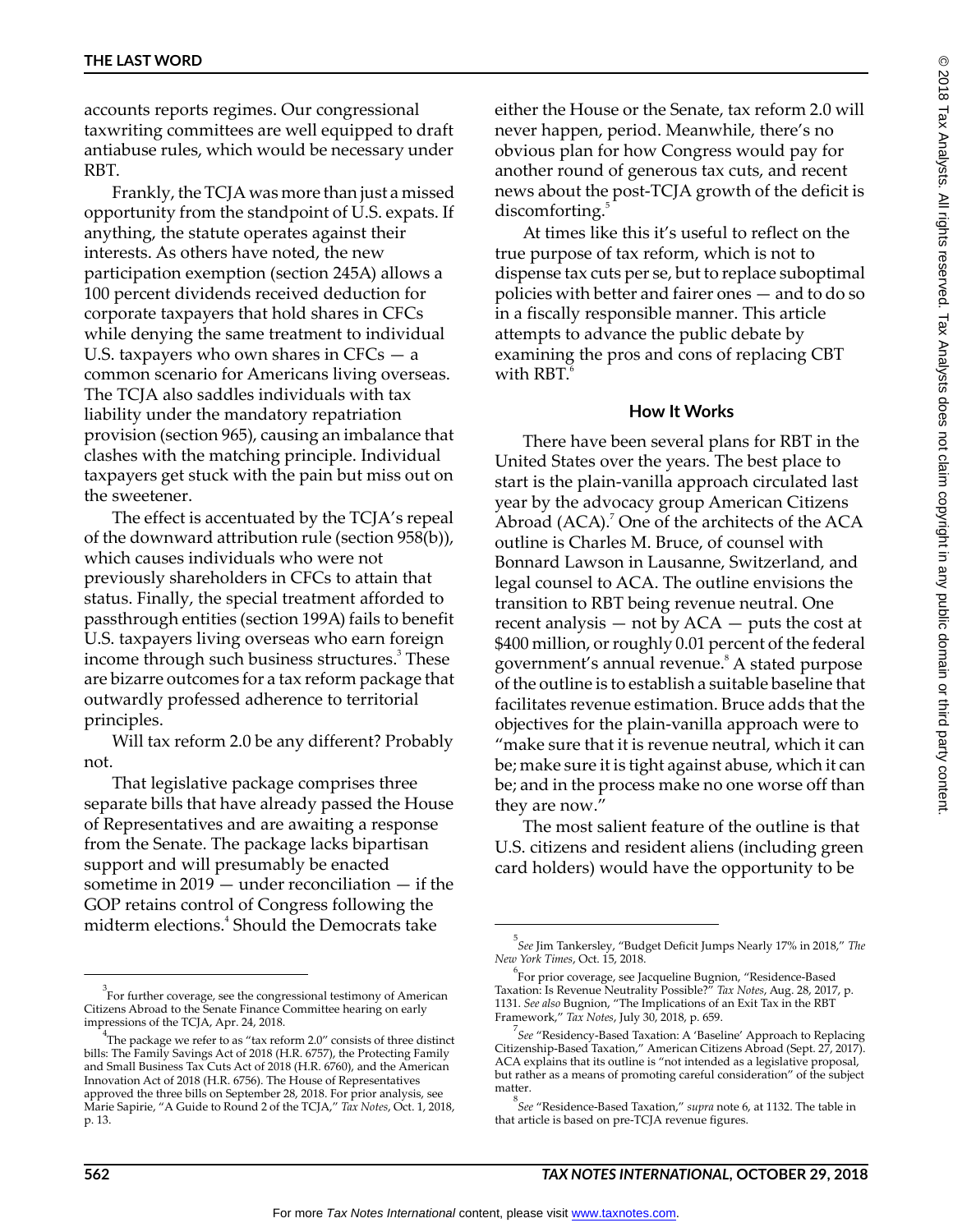taxed only on their U.S.-source income. This would create a new class of individual known as a qualified nonresident taxpayer (QNRT). Obtaining this status would be elective on the part of each taxpayer and hinge on the issuance of a departure certificate by the IRS.

The certificate requirement would play a vital regulatory role. Nobody could avoid tax on their foreign-source income simply by moving overseas. Self-help is not what proponents of RBT have in mind. Applicants for departure certificates would, among other things, need to establish that they are compliant with all federal income tax obligations. Noncompliant taxpayers would be ineligible for QNRT status until they settle up.

For taxpayers who live in the United States there would be no change from current law. State and local tax laws would not be directly affected, although they could be indirectly affected to the extent state and local rules piggyback on the federal tax base and related calculations on federal returns. Payroll tax rules would not change, and RBT would not affect U.S. immigration policy or naturalization policies.

Under the outline, QNRTs would be able to enjoy RBT treatment regardless of where they reside. There would be no government-approved white list of eligible host countries, nor any blacklist of prohibited jurisdictions. There would be no requirement, for instance, that a QNRT must reside in a country that has a tax treaty with the United States.

Significantly, there would be no requirement that the individual's foreign-source income be subject to full tax somewhere in the world. This design element is noteworthy because it would permit people to reside in a tax havens if they so choose. That means double nontaxation in the individual context (as distinct from the corporate variety) could occur, but only where U.S.-source income is not involved. The justification for this rule is not that we want people absconding to tax havens, but a matter of jurisdictional restraint that's consistent with territorial principles.

Consider a hypothetical scenario in which a U.S. citizen earns foreign-source income from investments in Germany and then decides to resettle in Bermuda, a zero-tax jurisdiction. Under the outline, it would be the exclusive responsibility of the source country (Germany)

and the host country (Bermuda) to worry about whether her foreign-source income is adequately taxed. True, double nontaxation could result from that interplay, but the critical point is that U.S. source income is not involved. As viewed through that lens, the U.S. public fisc would no longer have a horse in that race, despite the involvement of a U.S. citizen. This is the most obvious point of differential between CBT and RBT.

Naturally, the above example assumes that the U.S. residency rules are not being gamed. The person must be a bona fide resident of Bermuda. It also assumes that our source rules are not being gamed. The income must not be effectively connected to a U.S. trade or business. If it were, the income would be subject to U.S. tax just as if the person were a nonresident alien. There should be no need for Congress or Treasury to develop a new batch of effectively connected income rules; the current ECI doctrine is well established and would do just fine. That said, prudence suggests that a detailed review of our source and residence rules should be undertaken as part of any transition to RBT.

Although not specifically addressed in the outline, it's easy to imagine an alternate approach that might restrict the locations where RBT treatment is permitted. Tax havens (however defined) could be deemed off-limits, as could any jurisdictions considered hostile or subject to international sanctions. Again, the outline is intended to provide a preliminary baseline for an RBT regime; future modifications are an expected part of the deliberative process.

#### **Other Details**

The rules for determining QNRT status would lean on familiar definitions that already exist in tax code. Principal among these is the "qualified individual" test for purposes of section 911. That code section is very familiar to expats as it provides both the foreign earned income exclusion (FEIE) and the housing cost allowance.

This test covers individuals whose tax home is a foreign country and who (in the case of U.S. citizens) can establish they were a bona fide resident of a foreign country, or countries, for an uninterrupted period that includes an entire tax year. It also covers citizens or residents of the United States who, during any period of 12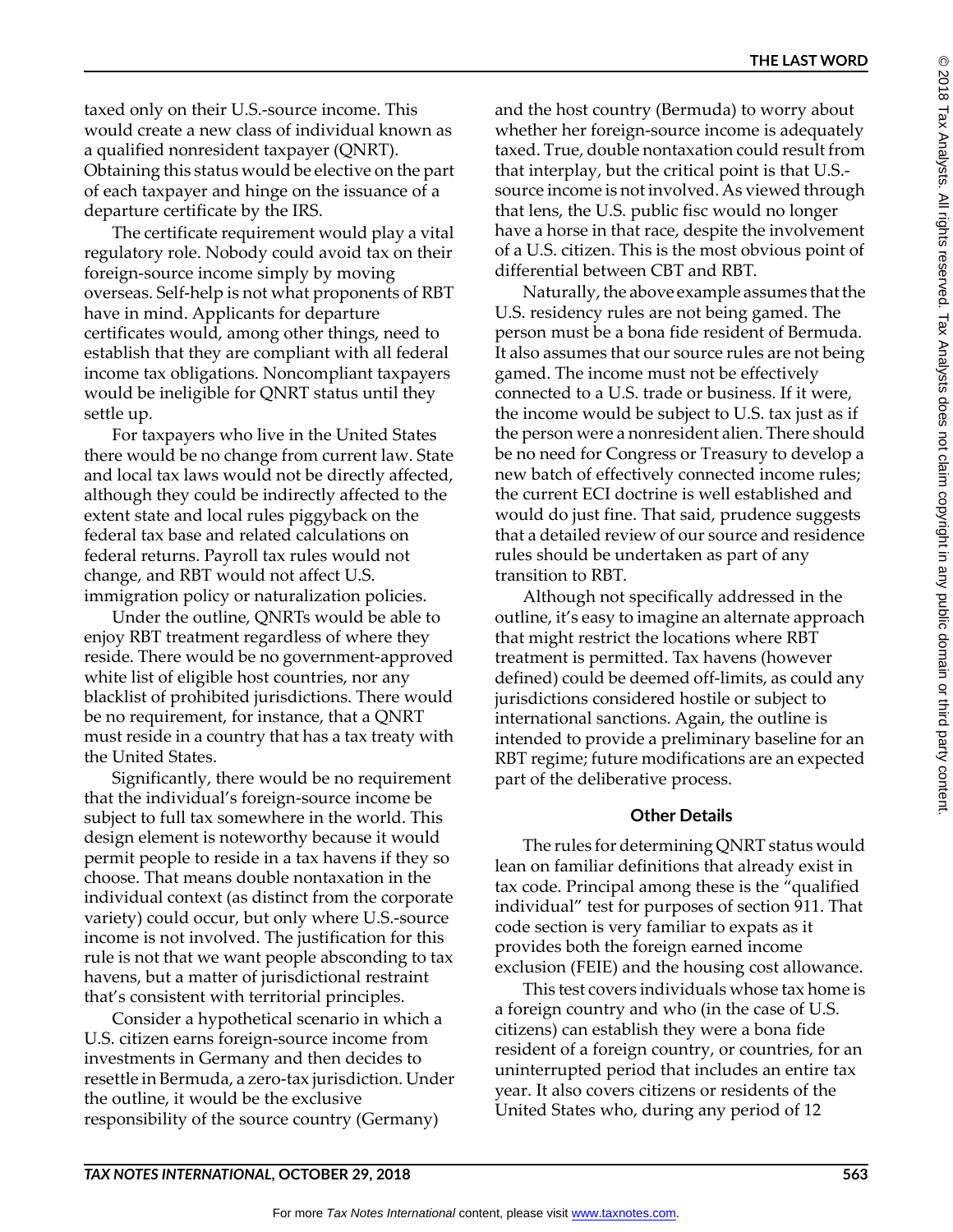consecutive months, are present in a foreign country or countries for at least 330 full days.

Under the outline, taxpayers who hope to become QNRTs must satisfy the qualified individual standard for five consecutive tax years. This is the so-called aging rule. A grandfather rule would apply to expats who have already resided overseas for an extended duration. The aging rule might seem harsh, but it discourages people from cashing out on a tax-free basis. Otherwise, taxpayers would be tempted to relocate to a tax haven just as they are on the verge of selling highly appreciated assets or otherwise realizing a substantial gain.

Another key feature of the outline is that section 911 would be repealed. FEIE and the foreign housing cost allowance would be ended on the grounds they would no longer be needed once RBT was in place. A limited exception would allow taxpayers to claim the benefits of section 911 during their 5-year aging period. The decision to apply section 911 in that manner would be a one-time opportunity and could not be revoked without consent of the Treasury Secretary.

Eligibility for RBT would not depend on whether the individual was working, either as an employee or in any other capacity. Retired expats would be at no disadvantage relative to those with jobs. Nor would eligibility depend on whether the taxpayer was lawfully present in the country where they reside. Violating the host country's immigration laws, for example, would have no bearing on U.S. tax outcomes. RBT would not be available to members of the U.S. diplomatic corps or members of the military.

All current rules for determining the geographic source of income would still apply, whether based in statutory law or in tax treaties. Statutory withholding would not change, nor would the ability to obtain reduced withholding rates through tax treaties. However, the savings clauses in U.S. tax treaties would need to be overridden by statute.<sup>9</sup> The rules pertaining to the Foreign Investment in Real Property Tax Act (section 897) would continue to apply.

RBT would involve a one-time transition tax modeled after section 877. The measure would subject QNRTs to tax as if their property were sold on the day before the departure certificate was issued. Taxpayers who, prior to the enactment of RBT, already satisfied the section 911 test for qualified individuals for at least three years would not be subject to the transition tax, as they wouldn't pose an avoidance risk. Domestic real estate holdings would be excluded from the transition tax as they'd be covered separately by FIRPTA.

QNRTs would need to keep the IRS informed of any change of address or relocation from one foreign country to another. Those changes would be reflected in an annual certification made under oath and filed with the IRS. Failure to timely file the annual certificate would cause the taxpayer to lose RBT treatment, resulting in a reversion to CBT without the benefits once afforded by section 911. Affected individuals who eventually move back to the United States, or who otherwise wish to voluntarily terminate their QNRT status , could do so by requesting a termination of election from the IRS.

The outline would not change FBAR reporting requirements. The FATCA regime would survive unscathed, apart from the introduction of a samecountry exception (SCE). SCE would eliminate the "lockout" effect, whereby U.S. expats are unable to obtain local bank accounts because foreign banks don't want to accept U.S. clients and subject themselves to burdensome compliance obligations.<sup>10</sup> ACA also advocates for the SCE as a standalone FATCA reform, apart from its stance on RBT.

#### **Help by Other Means**

Not everyone is convinced that RBT complies with the benefits principle. It's often mentioned that expats benefit in various ways from retaining their U.S. citizenship, and therefore ought to bear the associated costs. In particular, some would find a justification for CBT in the continued ability of QNRTs to:

• vote in U.S. elections;

<sup>9</sup> Savings clauses generally allow a contracting state to tax its own residents as if no tax treaty was in place. The statute enacting a RBT system (and the supporting legislative history) should clearly specify that it operates as a treaty override in this respect.

 $^{10}$ For related coverage, see Allison Christians, "Could a Same-Country Exception Help Focus FATCA and FBAR?" *Tax Notes Int'l*, July 9, 2012, p. 157.